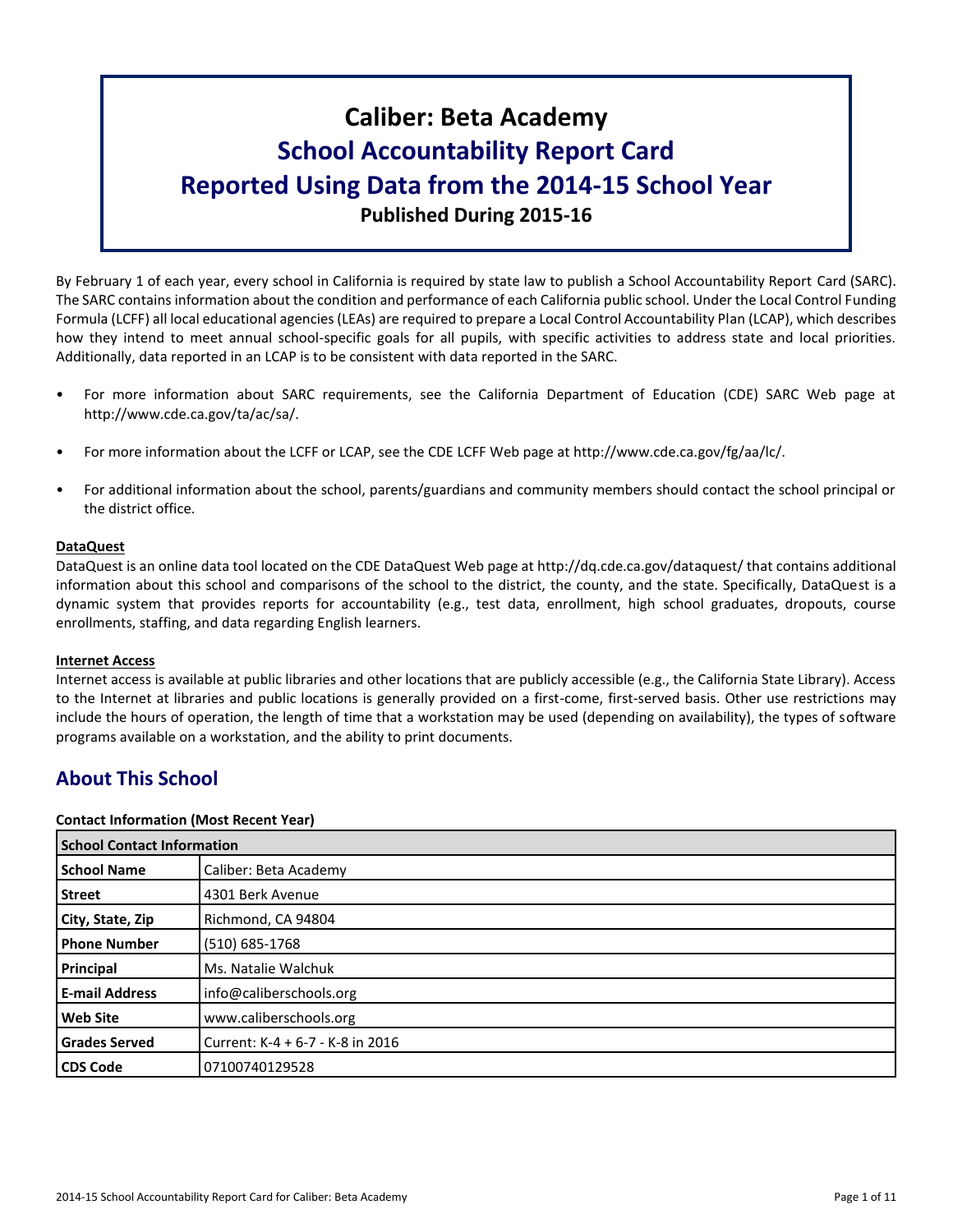| <b>District Contact Information</b> |                                         |  |  |  |
|-------------------------------------|-----------------------------------------|--|--|--|
| <b>District Name</b>                | Contra Costa County Office of Education |  |  |  |
| <b>Phone Number</b>                 | (925) 942-3388                          |  |  |  |
| Superintendent                      | Karen Sakata                            |  |  |  |
| <b>E-mail Address</b>               | ksakata@cccoe.k12.ca.us                 |  |  |  |
| <b>Web Site</b>                     | www.cocoschools.org                     |  |  |  |

#### **School Description and Mission Statement (Most Recent Year)**

Description: Caliber Schools are free, public, non-selective charter schools offering a rigorous, personalized, college preparatory education for Bay Area students. Caliber: Beta Academy, which opened in August 2014, currently serves approximately 600 K-4 and 6-7th grade students at our campus in Richmond, CA. We will open additional grades (5th & 8th in the fall of 2016) at which point we will be a full K-8 school serving approximately 810 students.

Mission: Our mission is to provide students with a challenging, engaging, and personalized education that equips them with the knowledge, character, and skills they will need to succeed in competitive colleges, careers, and communities. We achieve this mission through 9 core components of our educational model:

- Personalized learning
- Flexible classroom designs
- High expectations
- Team teaching
- **Social and emotional development**
- Continuous improvement and innovation
- Unique learning models
- Supportive school community with rights and responsibilities
- Computer coding and computational thinking

#### **Student Enrollment by Grade Level (School Year 2014-15)**

| Grade<br>Level          | <b>Number of</b><br><b>Students</b> |
|-------------------------|-------------------------------------|
| Kindergarten            | 82                                  |
| Grade 1                 | 58                                  |
| Grade 2                 | 58                                  |
| Grade 3                 | 50                                  |
| Grade 6                 | 46                                  |
| <b>Total Enrollment</b> | 294                                 |

#### **Student Enrollment by Group (School Year 2014-15)**

| <b>Student</b><br>Group                | <b>Percent of</b><br><b>Percent of Total Enrollment</b> |
|----------------------------------------|---------------------------------------------------------|
| <b>Black or African American</b>       | 8.5                                                     |
| Asian                                  | 0.7                                                     |
| <b>Hispanic or Latino</b>              | 79.6                                                    |
| Native Hawaiian or Pacific Islander    | 1.4                                                     |
| White                                  | 3.7                                                     |
| <b>Two or More Races</b>               | 1.4                                                     |
| <b>Socioeconomically Disadvantaged</b> | 80.6                                                    |
| <b>English Learners</b>                | 41.5                                                    |
| <b>Students with Disabilities</b>      | 8.2                                                     |
| <b>Foster Youth</b>                    |                                                         |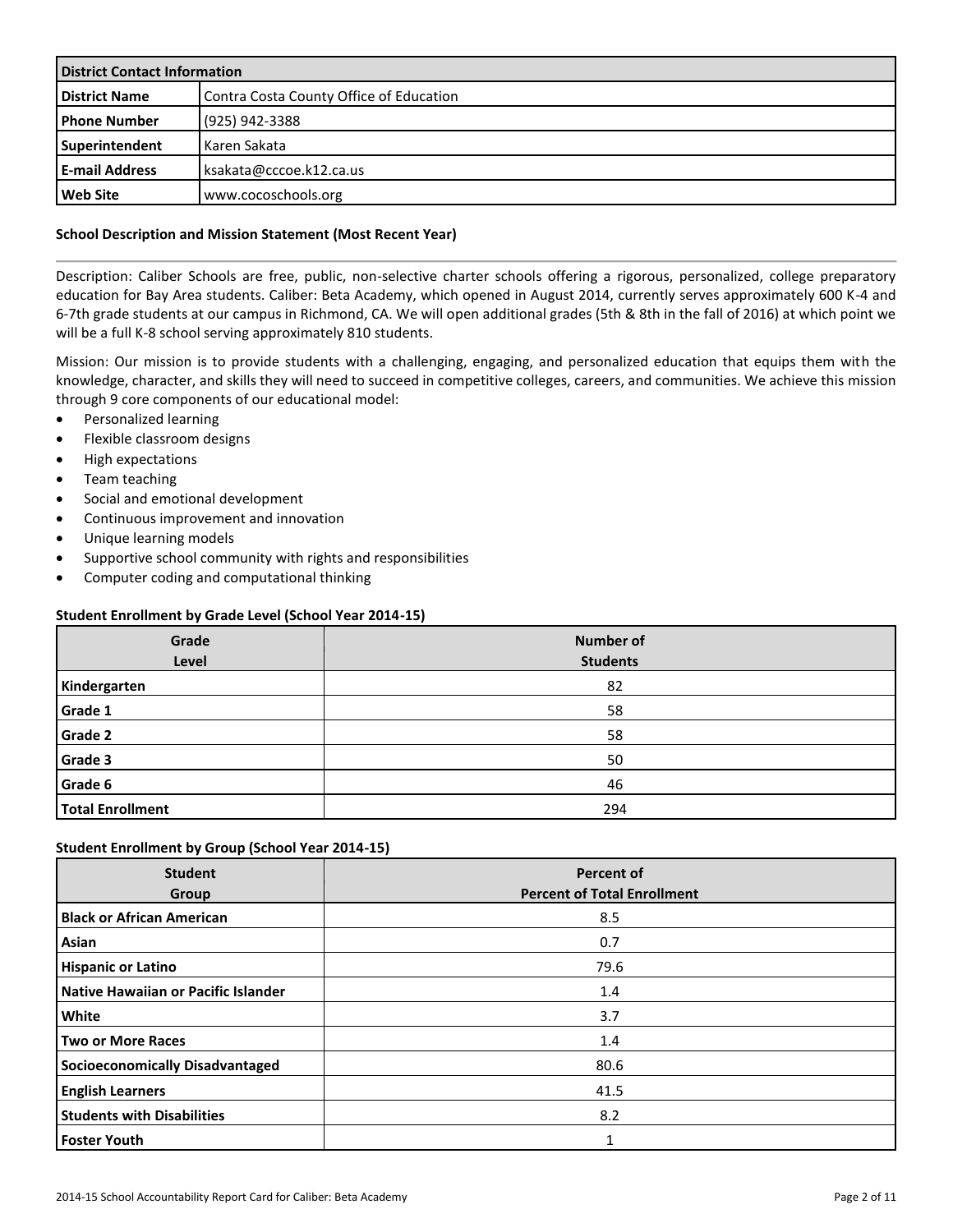# **A. Conditions of Learning**

#### **State Priority: Basic**

The SARC provides the following information relevant to the Basic State Priority (Priority 1):

- Degree to which teachers are appropriately assigned and fully credentialed in the subject area and for the pupils they are teaching;
- Pupils have access to standards-aligned instructional materials; and
- School facilities are maintained in good repair.

#### **Teacher Credentials**

|                                                                    |         | <b>District</b>                                                                    |                                                                                     |         |
|--------------------------------------------------------------------|---------|------------------------------------------------------------------------------------|-------------------------------------------------------------------------------------|---------|
| <b>Teachers</b>                                                    | 2013-14 | 2014-15                                                                            | 2015-16                                                                             | 2015-16 |
| <b>With Full Credential</b>                                        | n/a     | 15 teachers<br>in core and<br>other<br>subjects                                    | 33 teachers<br>in core and<br>other<br>subjects                                     | n/a     |
| <b>Without Full Credential</b>                                     | n/a     | 6<br>instructional<br>aides and<br>other<br>instructors in<br>non-core<br>subjects | 16<br>instructional<br>aides and<br>other<br>instructors in<br>non-core<br>subjects | n/a     |
| Teaching Outside Subject Area of Competence (with full credential) | n/a     | 0                                                                                  | 0                                                                                   | n/a     |

#### **Teacher Misassignments and Vacant Teacher Positions**

| <b>Indicator</b>                                      | 2013-14 | 2014-15 | 2015-16 |
|-------------------------------------------------------|---------|---------|---------|
| <b>Misassignments of Teachers of English Learners</b> | n/a     |         |         |
| <b>Total Teacher Misassignments *</b>                 | n/a     |         |         |
| Vacant Teacher Positions                              | n/a     |         |         |

Note: "Misassignments" refers to the number of positions filled by teachers who lack legal authorization to teach that grade level, subject area, student group, etc.

\* Total Teacher Misassignments includes the number of Misassignments of Teachers of English Learners.

#### **Core Academic Classes Taught by Highly Qualified Teachers (School Year 2014-15)**

|                                         | <b>Percent of Classes In Core Academic Subjects</b> |                                                |  |  |  |  |
|-----------------------------------------|-----------------------------------------------------|------------------------------------------------|--|--|--|--|
| <b>Location of Classes</b>              | <b>Taught by Highly Qualified Teachers</b>          | <b>Not Taught by Highly Qualified Teachers</b> |  |  |  |  |
| This School                             | 100.0                                               | 0.0                                            |  |  |  |  |
| <b>All Schools in District</b>          | 91.8                                                | 8.2                                            |  |  |  |  |
| <b>High-Poverty Schools in District</b> | 91.5                                                | 8.5                                            |  |  |  |  |
| Low-Poverty Schools in District         | 91.9                                                | 8.1                                            |  |  |  |  |

Note: High-poverty schools are defined as those schools with student eligibility of approximately 40 percent or more in the free and reduced price meals program. Low-poverty schools are those with student eligibility of approximately 39 percent or less in the free and reduced price meals program.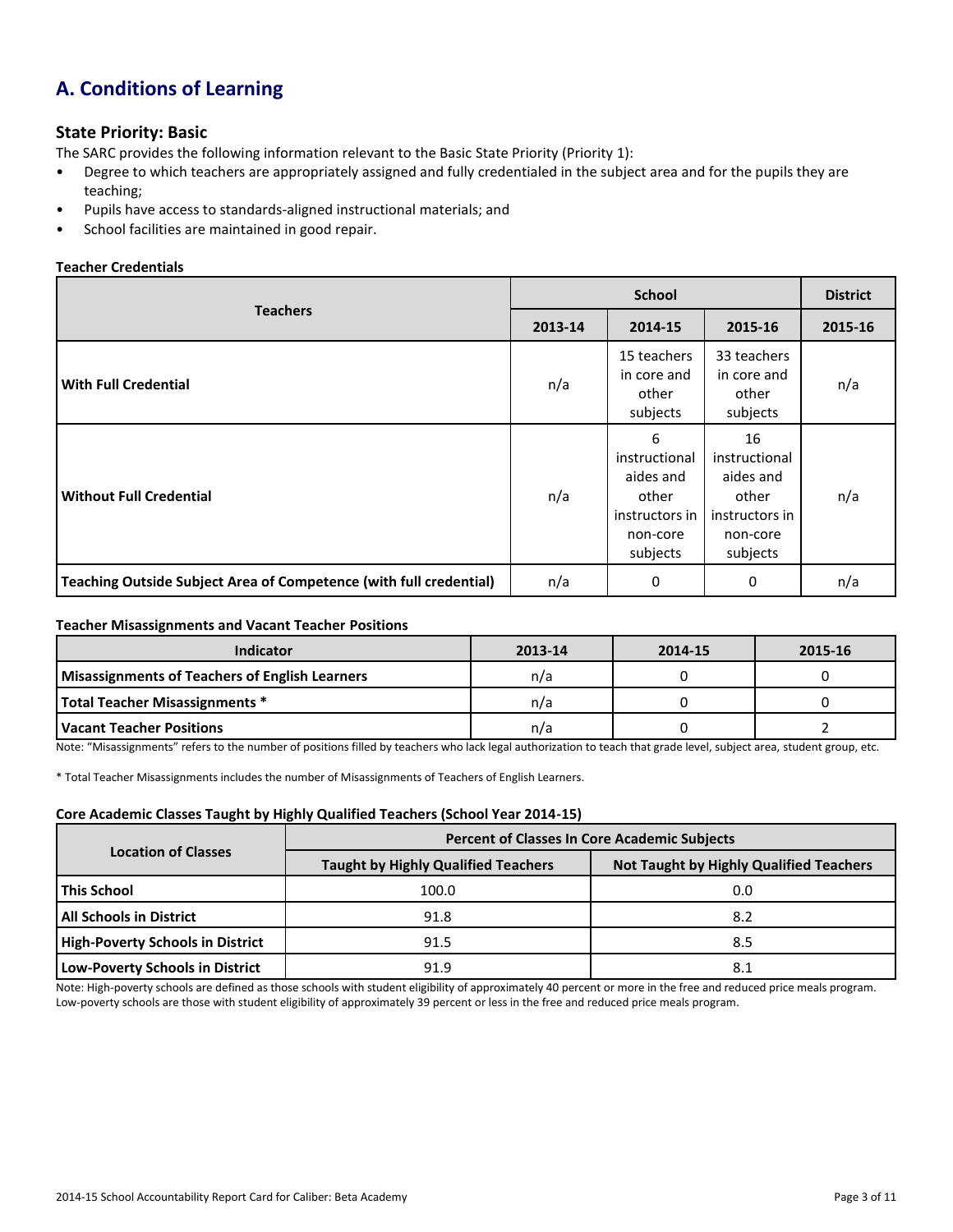### **Quality, Currency, Availability of Textbooks and Instructional Materials (School Year 2015-16)**

**Year and month in which data were collected:** December 2015

| <b>Core Curriculum Area</b>   | <b>Textbooks and Instructional Materials/</b><br><b>Year of Adoption</b>                                                                                                                             | From<br><b>Most Recent</b><br><b>Adoption?</b> | <b>Percent of Students</b><br><b>Lacking Own</b><br><b>Assigned Copy</b> |  |
|-------------------------------|------------------------------------------------------------------------------------------------------------------------------------------------------------------------------------------------------|------------------------------------------------|--------------------------------------------------------------------------|--|
| <b>Reading/Language Arts</b>  | i-Ready<br><b>ThinkCerca</b><br>Newsela<br>Units of Study in Opinion, Information, and Narrative<br>Writing<br>Reading A-Z<br>Razz Kids<br>Novel Units by grade<br><b>Scholastic Leveled Readers</b> | Yes                                            | 0.0                                                                      |  |
| <b>Mathematics</b>            | i-Ready<br>ST Math<br>Zearn<br><b>Ten Marks</b><br>Khan Academy                                                                                                                                      | Yes                                            | 0.0                                                                      |  |
| <b>Science</b>                | <b>FOSS kits</b><br><b>Mystery Science</b><br><b>Blendspace Units</b>                                                                                                                                | Yes                                            | 0.0                                                                      |  |
| <b>History-Social Science</b> | <b>Blendspace Units</b>                                                                                                                                                                              | Yes                                            | 0.0                                                                      |  |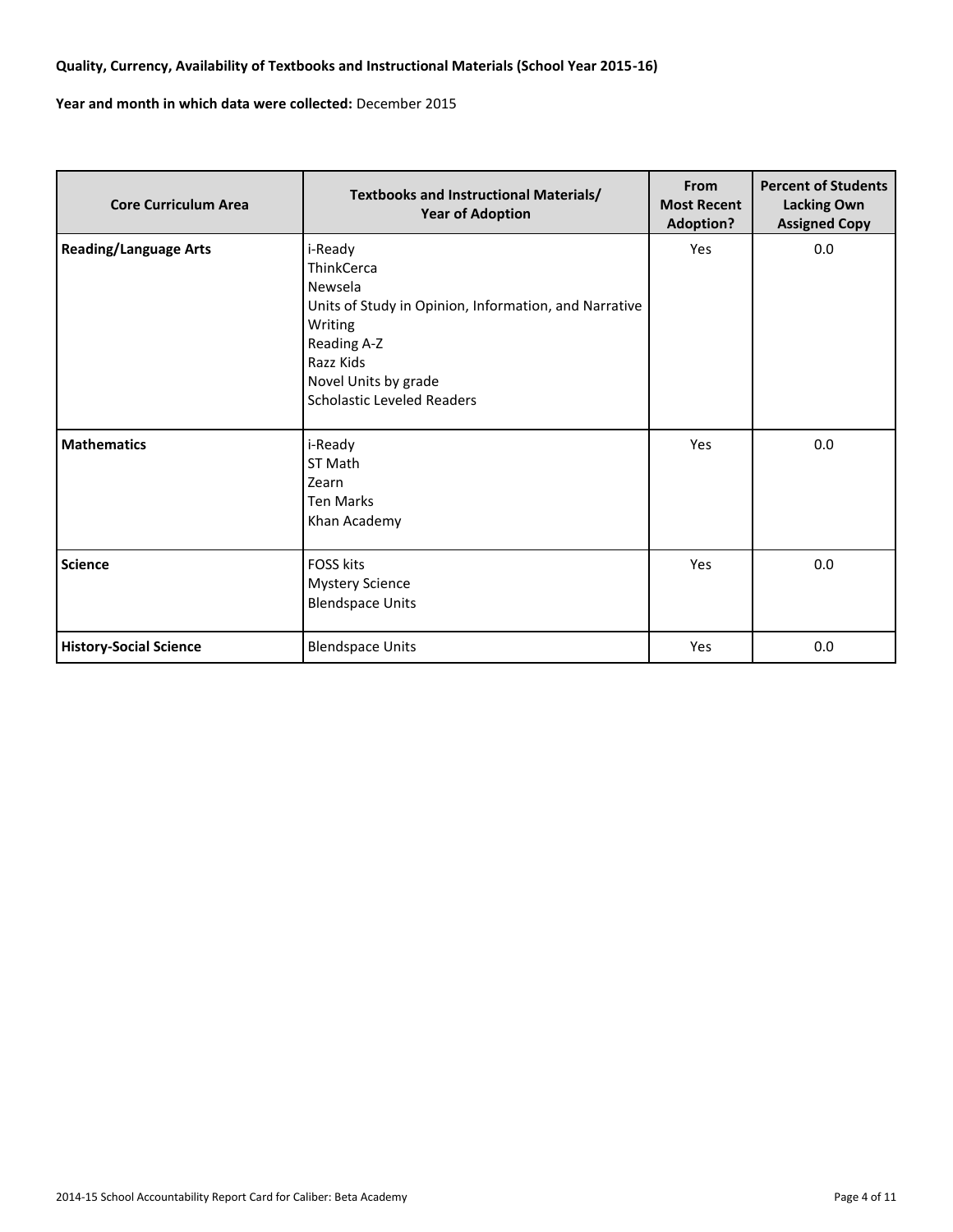#### **School Facility Conditions and Planned Improvements (Most Recent Year)**

Caliber: Beta Academy works in close cooperation with the West Contra Costa Unified School District (WCCUSD) to provide a facility that is safe and clean.

WCCUSD has provided the facility to Caliber: Beta Academy under Prop. 39 and is responsible for the facility. Personnel at the District are aware of the issues identified from the September 2015 FIT survey noted below, and are developing a plan for addressing them.

Caliber maintains responsibility for ensuring the day-to-day cleanliness of the facility. The school custodial staff carries out daily cleaning schedules to ensure a clean and safe school.

#### **School Facility Good Repair Status (Most Recent Year)**

| <b>School Facility Good Repair Status (Most Recent Year)</b><br>Year and month in which data were collected: September 30, 2015 |                           |                      |      |                                                                                                                                                                          |  |  |  |
|---------------------------------------------------------------------------------------------------------------------------------|---------------------------|----------------------|------|--------------------------------------------------------------------------------------------------------------------------------------------------------------------------|--|--|--|
|                                                                                                                                 |                           | <b>Repair Status</b> |      | <b>Repair Needed and</b>                                                                                                                                                 |  |  |  |
| <b>System Inspected</b>                                                                                                         | Fair<br>Good              |                      | Poor | <b>Action Taken or Planned</b>                                                                                                                                           |  |  |  |
| Systems: Gas Leaks, Mechanical/HVAC,<br>Sewer                                                                                   |                           | X                    |      | The September 2015 FIT survey noted that the A/C<br>is not working in a number of portables. WCCUSD<br>is aware of the issue and is in the process of making<br>repairs. |  |  |  |
| <b>Interior: Interior Surfaces</b>                                                                                              | X                         |                      |      | No actions noted on FIT survey.                                                                                                                                          |  |  |  |
| Cleanliness: Overall Cleanliness, Pest/<br>Vermin Infestation                                                                   | X                         |                      |      | No actions noted on FIT survey.                                                                                                                                          |  |  |  |
| <b>Electrical: Electrical</b>                                                                                                   |                           | X                    |      | The September 2015 FIT survey noted that the<br>school bell system had been intentionally<br>disconnected.                                                               |  |  |  |
| Restrooms/Fountains: Restrooms, Sinks/<br>Fountains                                                                             | X                         |                      |      | The September 2015 FIT survey noted that one<br>toilet overflows.                                                                                                        |  |  |  |
| Safety: Fire Safety, Hazardous Materials                                                                                        | X                         |                      |      | No actions noted on FIT survey.                                                                                                                                          |  |  |  |
| <b>Structural: Structural Damage, Roofs</b>                                                                                     | X                         |                      |      | No actions noted on FIT survey.                                                                                                                                          |  |  |  |
| External: Playground/School Grounds,<br>Windows/Doors/Gates/Fences                                                              | $\boldsymbol{\mathsf{x}}$ |                      |      | The September 2015 FIT survey noted that holes<br>were missing on the playground for tetherball<br>poles. The poles have since been installed.                           |  |  |  |

#### **Overall Facility Rating (Most Recent Year)**

| Year and month in which data were collected: September 30, 2015 |           |      |      |      |  |  |  |
|-----------------------------------------------------------------|-----------|------|------|------|--|--|--|
|                                                                 | Exemplary | Good | Fair | Poor |  |  |  |
| <b>Overall Rating</b>                                           |           |      |      |      |  |  |  |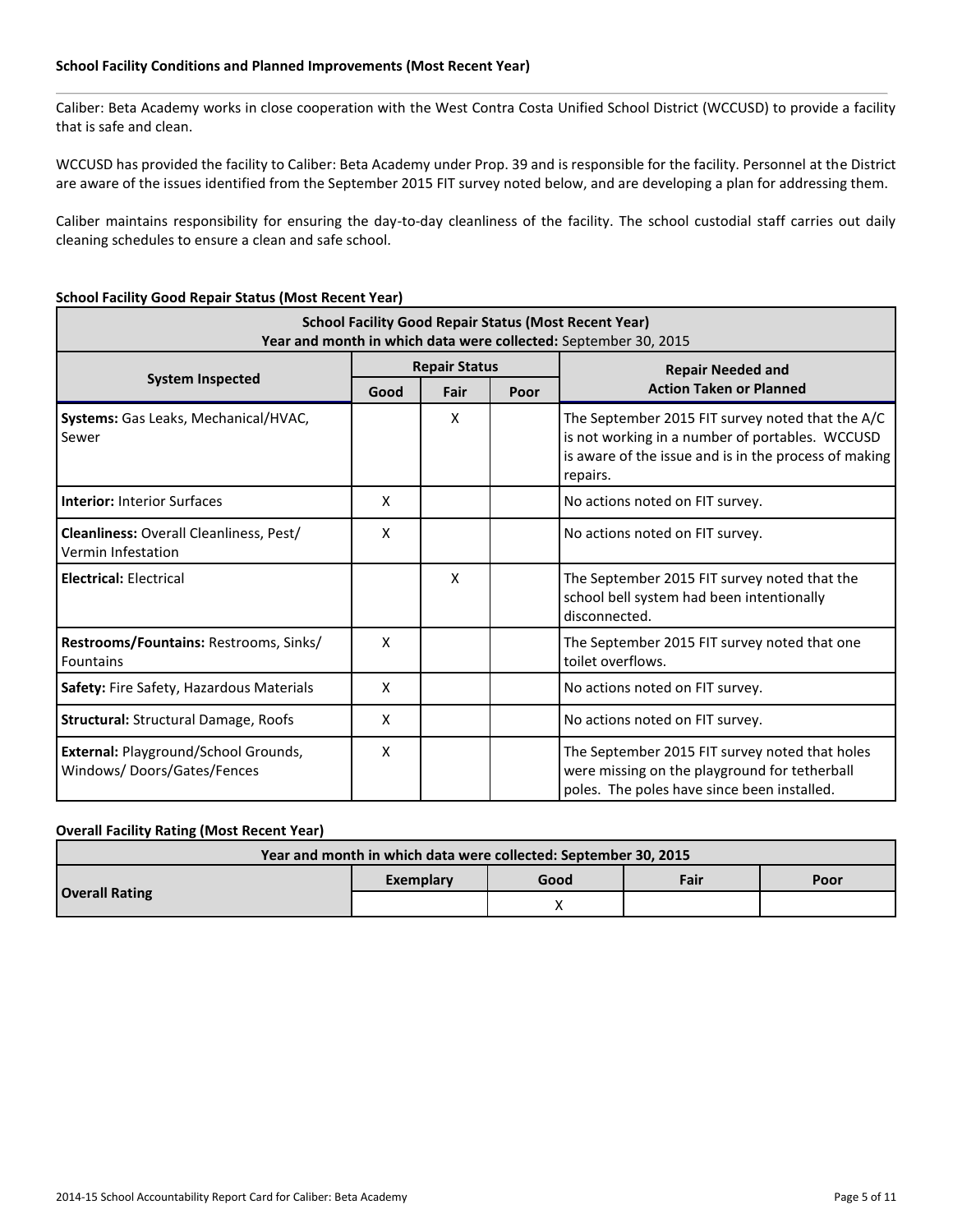# **B. Pupil Outcomes**

### **State Priority: Pupil Achievement**

The SARC provides the following information relevant to the State priority: Pupil Achievement (Priority 4):

- Statewide assessments (i.e., California Assessment of Student Performance and Progress [CAASPP], Science California Standards Tests); and
- The percentage of pupils who have successfully completed courses that satisfy the requirements for entrance to the University of California and the California State University, or career technical education sequences or programs of study

#### **California Assessment of Student Performance and Progress Results for All Students (School Year 2014-15)**

| <b>Subject</b>                        | Percent of Students Meeting or Exceeding the State Standards<br>$\left(\text{grades }3 - 8 \text{ and } 11\right)$ |                 |              |  |  |
|---------------------------------------|--------------------------------------------------------------------------------------------------------------------|-----------------|--------------|--|--|
|                                       | <b>School</b>                                                                                                      | <b>District</b> | <b>State</b> |  |  |
| <b>English Language Arts/Literacy</b> | 34                                                                                                                 |                 | 44           |  |  |
| <b>Mathematics</b>                    | 36                                                                                                                 |                 |              |  |  |

Note: Percentages are not calculated when the number of students tested is ten or less, either because the number of students in this category is too small for statistical accuracy or to protect student privacy.

#### **CAASPP Assessment Results - English Language Arts (ELA) Disaggregated by Student Groups, Grades Three through Eight and Eleven (School Year 2014-15)**

|                                        |                         | <b>Number of Students</b> |                | <b>Percent of Students</b> |                                       |                                      |                               |                                    |
|----------------------------------------|-------------------------|---------------------------|----------------|----------------------------|---------------------------------------|--------------------------------------|-------------------------------|------------------------------------|
| <b>Student Group</b>                   | Grade                   | <b>Enrolled</b>           | <b>Tested</b>  | <b>Tested</b>              | <b>Standard</b><br><b>Not Met</b>     | <b>Standard</b><br><b>Nearly Met</b> | <b>Standard</b><br><b>Met</b> | <b>Standard</b><br><b>Exceeded</b> |
| <b>All Students</b>                    | $\overline{\mathbf{3}}$ | 48                        | 48             | 100.0                      | 58                                    | 27                                   | 10                            | $\overline{4}$                     |
|                                        | 6                       | 45                        | 43             | 95.6                       | 9                                     | 35                                   | 33                            | 23                                 |
| Male                                   | 3                       |                           | 27             | 56.3                       | 59                                    | 30                                   | $\overline{7}$                | 4                                  |
|                                        | 6                       |                           | 22             | 48.9                       | 18                                    | 36                                   | 18                            | 27                                 |
| Female                                 | 3                       |                           | 21             | 43.8                       | 57                                    | 24                                   | 14                            | 5                                  |
|                                        | 6                       |                           | 21             | 46.7                       | 0                                     | 33                                   | 48                            | 19                                 |
| <b>Black or African American</b>       | 3                       |                           | $\overline{3}$ | 6.3                        | $\overline{\phantom{a}}$              | $\overline{\phantom{a}}$             | $-$                           |                                    |
|                                        | 6                       |                           | $\overline{2}$ | 4.4                        | $\qquad \qquad -$                     | $\hspace{0.05cm} \ldots$             | $-$                           | $\overline{\phantom{a}}$           |
| <b>Hispanic or Latino</b>              | 3                       |                           | 42             | 87.5                       | 60                                    | 26                                   | 10                            | 5                                  |
|                                        | 6                       |                           | 36             | 80.0                       | 11                                    | 39                                   | 31                            | 19                                 |
| White                                  | 3                       |                           | $\overline{2}$ | 4.2                        | $\hspace{0.05cm}$ – $\hspace{0.05cm}$ | $\overline{\phantom{a}}$             | $\overline{\phantom{a}}$      |                                    |
|                                        | 6                       |                           | 4              | 8.9                        | --                                    | $-\!$                                | --                            | --                                 |
| <b>Two or More Races</b>               | $\overline{\mathbf{3}}$ |                           | $\mathbf{1}$   | 2.1                        | $\overline{\phantom{a}}$              | $-$                                  | $\overline{\phantom{a}}$      | $-$                                |
| <b>Socioeconomically Disadvantaged</b> | 3                       |                           | 38             | 79.2                       | 61                                    | 24                                   | 11                            | 5                                  |
|                                        | 6                       |                           | 35             | 77.8                       | 11                                    | 37                                   | 34                            | 17                                 |
| <b>English Learners</b>                | 3                       |                           | 35             | 72.9                       | 57                                    | 29                                   | 11                            | $\overline{3}$                     |
|                                        | 6                       |                           | 11             | 24.4                       | 36                                    | 55                                   | 9                             | $\mathbf 0$                        |
| <b>Students with Disabilities</b>      | 3                       |                           | 5              | 10.4                       | --                                    | $\overline{\phantom{a}}$             | --                            | $\overline{\phantom{a}}$           |
|                                        | 6                       |                           | $\overline{2}$ | 4.4                        | $-$                                   | $\overline{\phantom{a}}$             | $-$                           | $-$                                |
| <b>Foster Youth</b>                    | 3                       |                           | $-$            | $\overline{\phantom{a}}$   | $-$                                   | $-$                                  | $-$                           |                                    |
|                                        | 6                       |                           |                | $-$                        | $-$                                   |                                      |                               |                                    |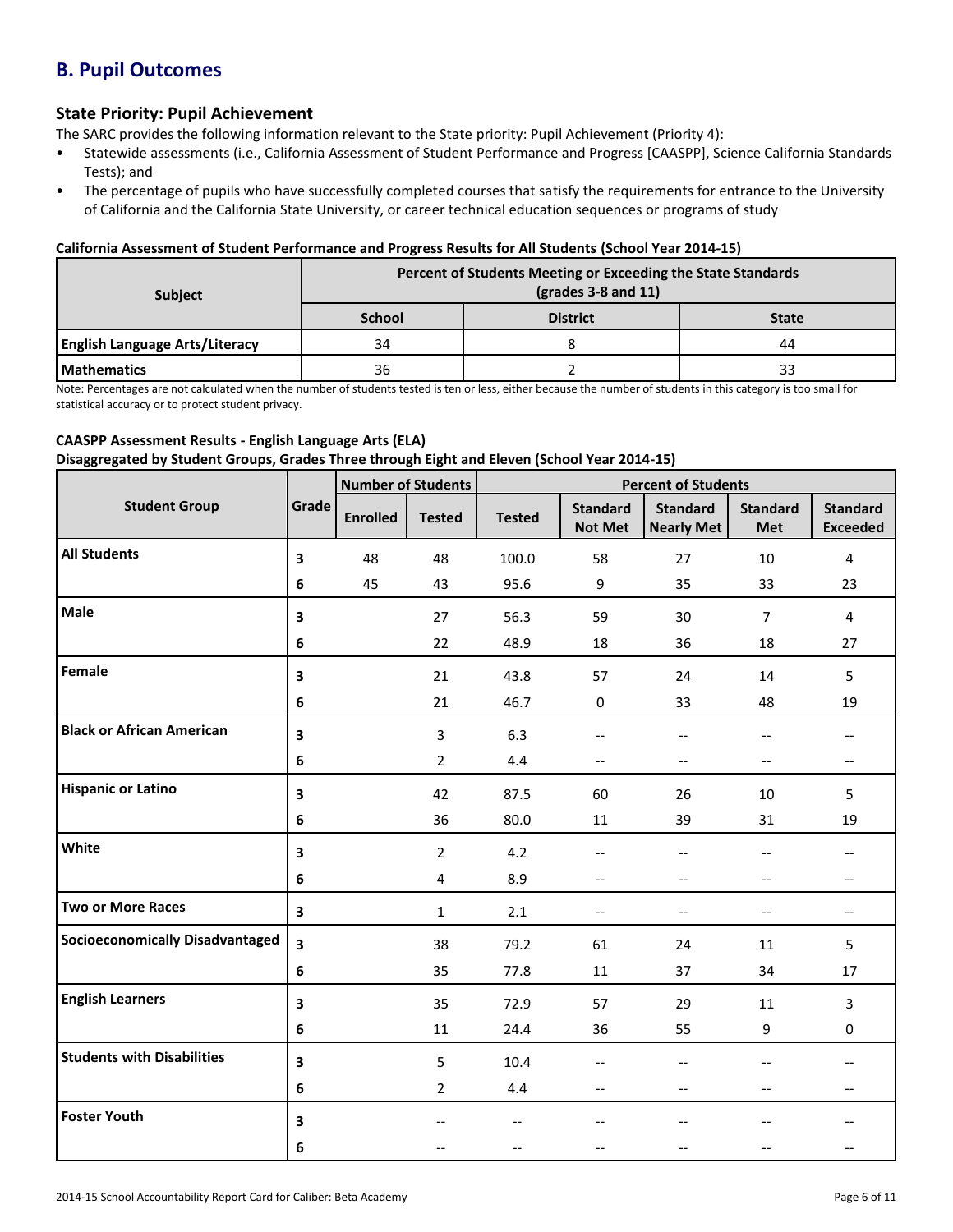Double dashes (--) appear in the table when the number of students is ten or less, either because the number of students in this category is too small for statistical accuracy or to protect student privacy.

Note: The number of students tested includes students that did not receive a score; however, the number of students tested is not the number that was used to calculate the achievement level percentages. The achievement level percentages are calculated using students with scores.

|                                        |                         | <b>Number of Students</b> |                | <b>Percent of Students</b> |                               |                                                     |                          |                 |
|----------------------------------------|-------------------------|---------------------------|----------------|----------------------------|-------------------------------|-----------------------------------------------------|--------------------------|-----------------|
| <b>Student Group</b>                   | Grade                   | <b>Enrolled</b>           | <b>Tested</b>  | <b>Tested</b>              | <b>Standard</b>               | <b>Standard</b>                                     | <b>Standard</b>          | <b>Standard</b> |
| <b>All Students</b>                    | 3                       | 48                        | 48             | 100.0                      | 44                            | 31                                                  | 17                       | 8               |
|                                        | 6                       | 45                        | 43             | 95.6                       | 21                            | 30                                                  | 30                       | 19              |
| Male                                   | 3                       |                           | 27             | 56.3                       | 41                            | 33                                                  | 19                       | $\overline{7}$  |
|                                        | 6                       |                           | 22             | 48.9                       | 23                            | 27                                                  | 18                       | 32              |
| Female                                 | 3                       |                           | 21             | 43.8                       | 48                            | 29                                                  | 14                       | 10              |
|                                        | 6                       |                           | 21             | 46.7                       | 19                            | 33                                                  | 43                       | 5               |
| <b>Black or African American</b>       | 3                       |                           | 3              | 6.3                        | $-\, -$                       | $-$                                                 | --                       |                 |
|                                        | 6                       |                           | $\overline{2}$ | 4.4                        | $\hspace{0.05cm} \textbf{--}$ | $-$                                                 | --                       | $-$             |
| <b>Hispanic or Latino</b>              | 3                       |                           | 42             | 87.5                       | 43                            | 33                                                  | 14                       | 10              |
|                                        | 6                       |                           | 36             | 80.0                       | 25                            | 31                                                  | 33                       | 11              |
| White                                  | 3                       |                           | $\overline{2}$ | 4.2                        | $\hspace{0.05cm} \textbf{--}$ | $-$                                                 | $-$                      | $-$             |
|                                        | 6                       |                           | 4              | 8.9                        | $-\!$                         | $-$                                                 | $\overline{\phantom{a}}$ | --              |
| <b>Two or More Races</b>               | $\mathbf{3}$            |                           | $\mathbf{1}$   | 2.1                        | $-\!$ –                       | $\hspace{0.05cm} -\hspace{0.05cm} -\hspace{0.05cm}$ | --                       | --              |
| <b>Socioeconomically Disadvantaged</b> | $\overline{\mathbf{3}}$ |                           | 38             | 79.2                       | 42                            | 34                                                  | 13                       | 11              |
|                                        | 6                       |                           | 35             | 77.8                       | 26                            | 29                                                  | 34                       | 11              |
| <b>English Learners</b>                | 3                       |                           | 35             | 72.9                       | 43                            | 34                                                  | 11                       | 11              |
|                                        | 6                       |                           | 11             | 24.4                       | 73                            | 18                                                  | 9                        | $\mathbf 0$     |
| <b>Students with Disabilities</b>      | 3                       |                           | 5              | 10.4                       | --                            | --                                                  |                          |                 |
|                                        | 6                       |                           | $\overline{2}$ | 4.4                        | $-\, -$                       |                                                     | --                       | --              |
| <b>Foster Youth</b>                    | $\overline{\mathbf{3}}$ |                           |                |                            |                               |                                                     |                          |                 |
|                                        | 6                       |                           |                |                            |                               |                                                     |                          |                 |

#### **CAASPP Assessment Results - Mathematics**

**Disaggregated by Student Groups, Grades Three through Eight and Eleven (School Year 2014-15)**

Double dashes (--) appear in the table when the number of students is ten or less, either because the number of students in this category is too small for statistical accuracy or to protect student privacy.

Note: The number of students tested includes students that did not receive a score; however, the number of students tested is not the number that was used to calculate the achievement level percentages. The achievement level percentages are calculated using students with scores.

#### **California Standards Tests for All Students in Science (Three-Year Comparison)**

|                               | Percent of Students Scoring at Proficient or Advanced<br>(meeting or exceeding the state standards) |               |         |                 |         |         |              |         |         |
|-------------------------------|-----------------------------------------------------------------------------------------------------|---------------|---------|-----------------|---------|---------|--------------|---------|---------|
| <b>Subject</b>                |                                                                                                     | <b>School</b> |         | <b>District</b> |         |         | <b>State</b> |         |         |
|                               | 2012-13                                                                                             | 2013-14       | 2014-15 | 2012-13         | 2013-14 | 2014-15 | 2012-13      | 2013-14 | 2014-15 |
| Science (grades 5, 8, and 10) |                                                                                                     |               |         |                 |         |         |              |         |         |

Note: Scores are not shown when the number of students tested is ten or less, either because the number of students in this category is too small for statistical accuracy or to protect student privacy.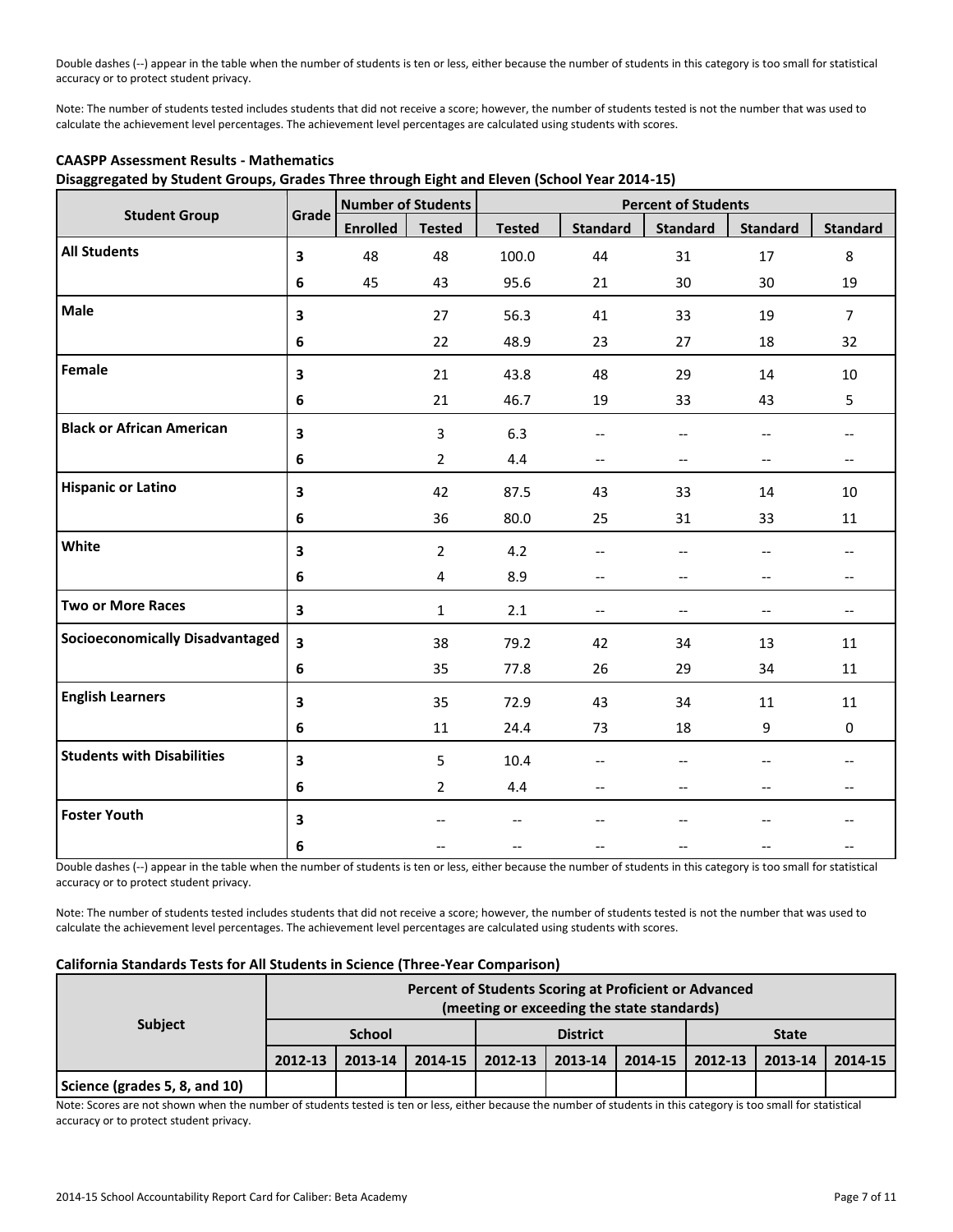#### **California Standards Tests Results by Student Group in Science (School Year 2014-15)**

| <b>Student</b> | <b>Percent of Students Scoring at</b> |
|----------------|---------------------------------------|
| Group          | <b>Proficient or Advanced</b>         |

Note: Scores are not shown when the number of students tested is ten or less, either because the number of students in this category is too small for statistical accuracy or to protect student privacy.

#### **California Physical Fitness Test Results (School Year 2014-15)**

| Grade                                                                                                                                                           | <b>Percent of Students Meeting Fitness Standards</b> |                              |                             |  |  |  |
|-----------------------------------------------------------------------------------------------------------------------------------------------------------------|------------------------------------------------------|------------------------------|-----------------------------|--|--|--|
| Level                                                                                                                                                           | <b>Four of Six Standards</b>                         | <b>Five of Six Standards</b> | <b>Six of Six Standards</b> |  |  |  |
| Note: Percentages are not calculated when the number of students tested is ten or less, either because the number of students in this category is too small for |                                                      |                              |                             |  |  |  |

statistical accuracy or to protect student privacy.

# **C. Engagement**

#### **State Priority: Parental Involvement**

The SARC provides the following information relevant to the Parental Involvement State Priority (Priority 3):

• Efforts the school district makes to seek parent input in making decisions for the school district and each schoolsite.

#### **Opportunities for Parental Involvement (Most Recent Year)**

Caliber: Beta Academy hosts parent education opportunities each week and has an active Parent Teacher Partnership group (PTP). The PTP provides a forum for parents to meet each other, meet with teachers, share ideas with the school administration, and plan events for the school. The group meets on a monthly basis at the school and childcare is provided. Many parents volunteer throughout the school day in the classroom and around campus. Social events such as the Fall Festival, Science Night and Winter Music Concert bring the entire community together.

### **State Priority: School Climate**

The SARC provides the following information relevant to the School Climate State Priority (Priority 6):

- Pupil suspension rates;
- Pupil expulsion rates; and
- Other local measures on the sense of safety.

#### **Suspensions and Expulsions**

|                    | <b>School</b> |         |         | <b>District</b> |         |         | <b>State</b> |         |         |
|--------------------|---------------|---------|---------|-----------------|---------|---------|--------------|---------|---------|
| Rate               | 2012-13       | 2013-14 | 2014-15 | 2012-13         | 2013-14 | 2014-15 | 2012-13      | 2013-14 | 2014-15 |
| <b>Suspensions</b> |               |         | 0.00    | 7.36            | 7.28    | 6.32    | 5.07         | 4.36    | 3.80    |
| <b>Expulsions</b>  |               |         | 0.00    | 0.00            | 0.00    | 0.02    | 0.13         | 0.10    | 0.09    |

#### **School Safety Plan (Most Recent Year)**

Caliber: Beta Academy maintains a school and student safety plan and has trained school staff and students on the safety procedures outlined in the plan. This safety plan includes:

- School Safety Team
- Annual Safety Goals
- Policies & Procedures
- Child Abuse Policy & Procedure
- Sexual Harassment Policy & Procedure
- Suspension and Expulsion / Due Process
- Dress and Groom Policy
- Employee Security Policy
- **•** Emergency Disaster Procedures & Drills
- Drill Schedules & Report
- Emergency Contact Information
- Procedures for Ingress & Egress
- Emergency Evacuation: Principal's check list
- Emergency Evacuation: Teacher's checklist
- School Site Chain-of-Command Organization Chart
- School Site Evacuation Map
- Off Campus Evacuation Map
- Emergency/Crisis 1st Level Response Protocol.

Caliber: Beta Academy also abides by WCCUSD policies relating to Maintenance and Operations Services.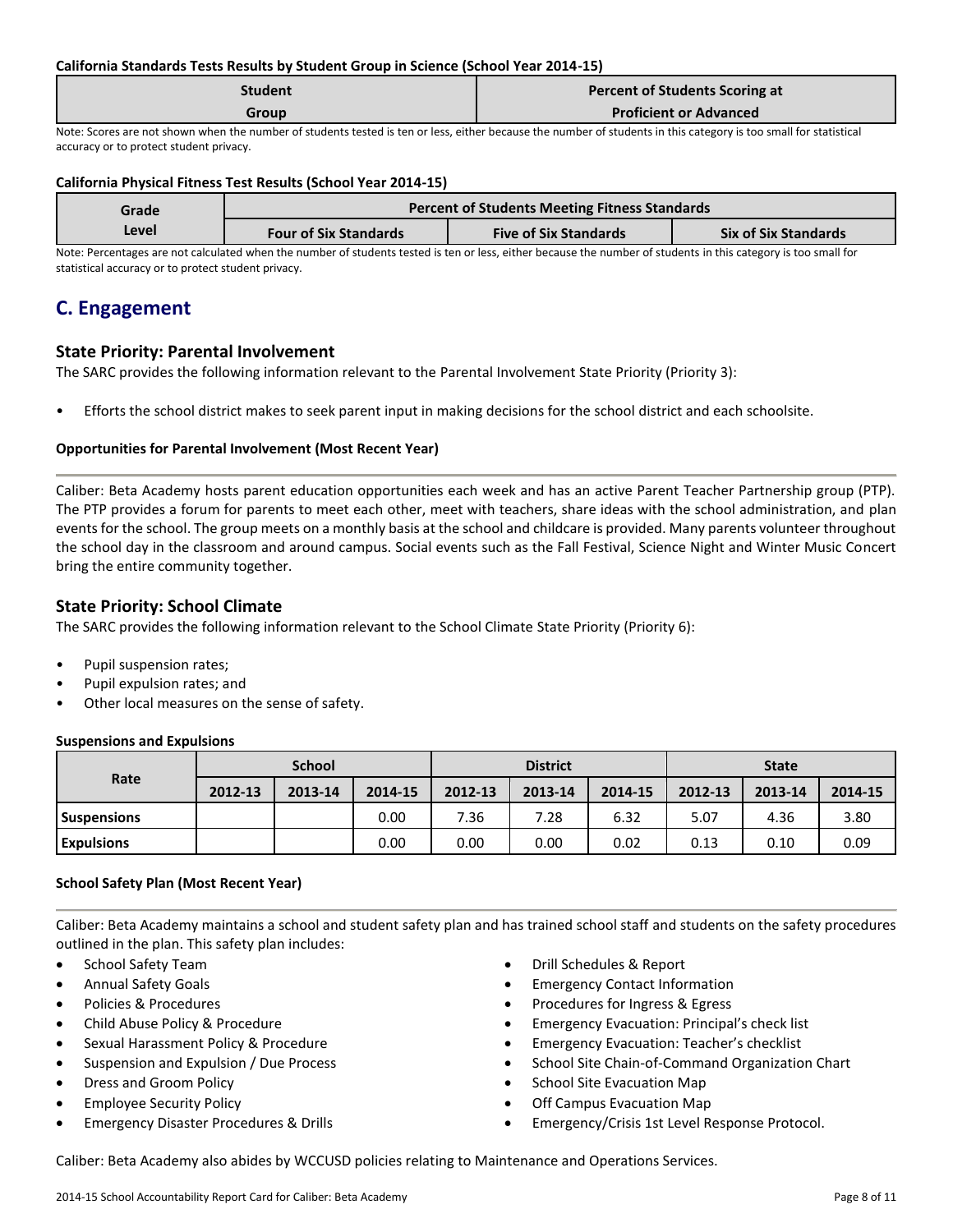# **D. Other SARC Information**

The information in this section is required to be in the SARC but is not included in the state priorities for LCFF.

| <b>AYP Criteria</b>                           | <b>School</b> | <b>District</b> | <b>State</b> |
|-----------------------------------------------|---------------|-----------------|--------------|
| Made AYP Overall                              | Yes           | No              | Yes          |
| Met Participation Rate: English-Language Arts | Yes           | No              | Yes          |
| Met Participation Rate: Mathematics           | Yes           | No              | Yes          |
| Met Percent Proficient: English-Language Arts | N/A           | N/A             | N/A          |
| Met Percent Proficient: Mathematics           | N/A           | N/A             | N/A          |
| Met Attendance Rate                           | Yes           | No              | Yes          |
| <b>Met Graduation Rate</b>                    | N/A           | No              | Yes          |

#### **Adequate Yearly Progress Overall and by Criteria (School Year 2014-15)**

#### **Federal Intervention Program (School Year 2015-16)**

| <b>Indicator</b>                                    | <b>School</b> | <b>District</b> |
|-----------------------------------------------------|---------------|-----------------|
| <b>Program Improvement Status</b>                   | Not in PI     | Not In PI       |
| <b>First Year of Program Improvement</b>            |               |                 |
| Year in Program Improvement*                        |               |                 |
| Number of Schools Currently in Program Improvement  | N/A           |                 |
| Percent of Schools Currently in Program Improvement | N/A           | 50.0            |

Note: Cells with N/A values do not require data.

#### **Average Class Size and Class Size Distribution (Elementary)**

|                         |                             |          | 2012-13                  |       | 2013-14                     |          |                          |       | 2014-15                     |          |                          |       |
|-------------------------|-----------------------------|----------|--------------------------|-------|-----------------------------|----------|--------------------------|-------|-----------------------------|----------|--------------------------|-------|
| Grade                   | Avg.                        |          | <b>Number of Classes</b> |       | Avg.                        |          | <b>Number of Classes</b> |       | Avg.                        |          | <b>Number of Classes</b> |       |
| Level                   | <b>Class</b><br><b>Size</b> | $1 - 20$ | $21 - 32$                | $33+$ | <b>Class</b><br><b>Size</b> | $1 - 20$ | $21 - 32$                | $33+$ | <b>Class</b><br><b>Size</b> | $1 - 20$ | $21 - 32$                | $33+$ |
| К                       |                             |          |                          |       |                             |          |                          |       | 83                          |          |                          |       |
|                         |                             |          |                          |       |                             |          |                          |       | 59                          |          |                          |       |
| $\overline{2}$          |                             |          |                          |       |                             |          |                          |       | 58                          |          |                          |       |
| $\overline{\mathbf{3}}$ |                             |          |                          |       |                             |          |                          |       | 50                          |          |                          |       |
| 6                       |                             |          |                          |       |                             |          |                          |       | 46                          |          |                          |       |

Note: Number of classes indicates how many classes fall into each size category (a range of total students per class).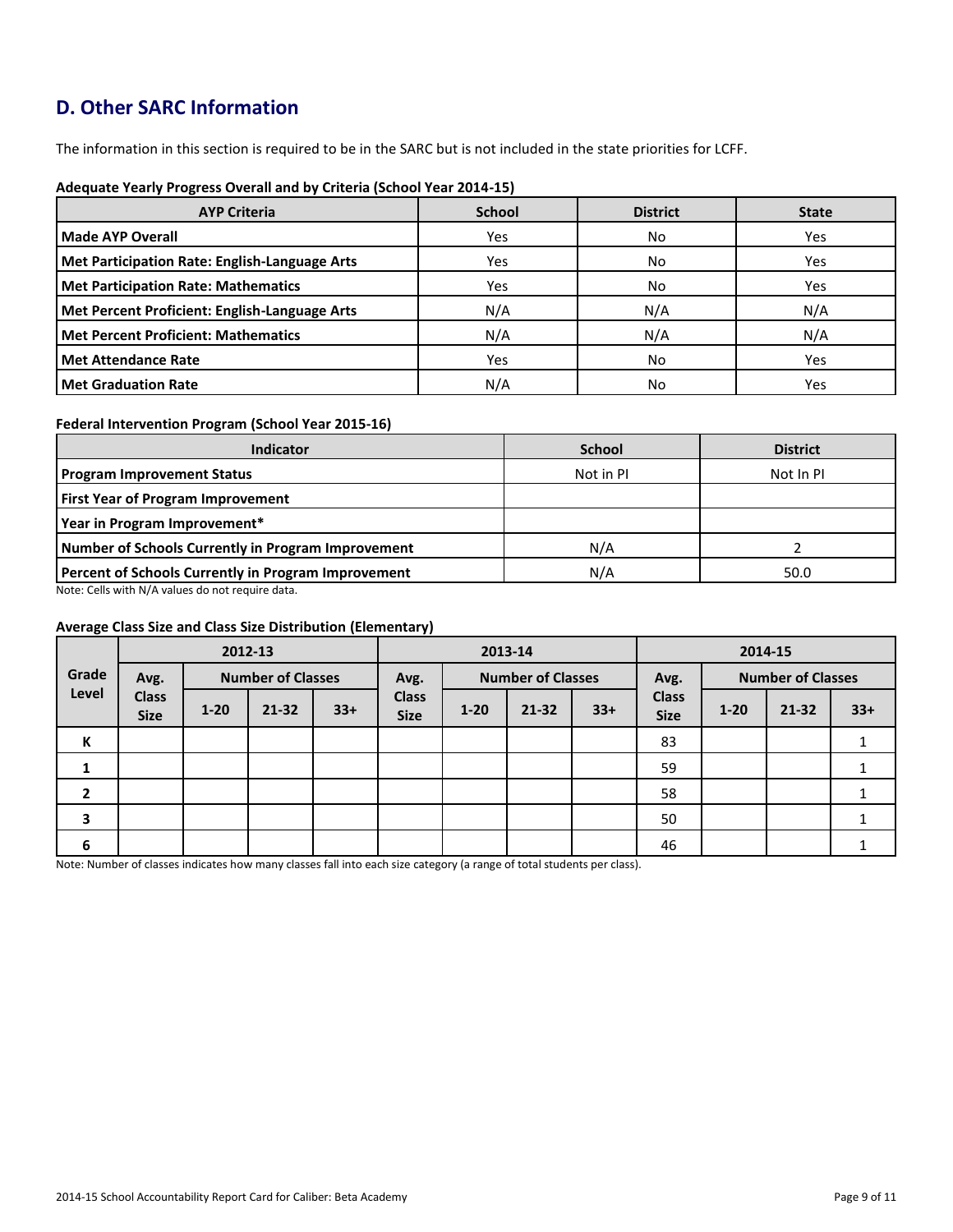#### **Academic Counselors and Other Support Staff (School Year 2014-15)**

| <b>Title</b>                                               | <b>Number of FTE</b><br><b>Assigned to School</b> | <b>Average Number of Students per</b><br><b>Academic Counselor</b> |
|------------------------------------------------------------|---------------------------------------------------|--------------------------------------------------------------------|
| <b>Academic Counselor</b>                                  | 0                                                 | n/a                                                                |
| <b>Counselor (Social/Behavioral or Career Development)</b> |                                                   | N/A                                                                |
| Library Media Teacher (Librarian)                          | 0                                                 | N/A                                                                |
| Library Media Services Staff (Paraprofessional)            | 0                                                 | N/A                                                                |
| Psychologist                                               | .5                                                | N/A                                                                |
| <b>Social Worker</b>                                       |                                                   | N/A                                                                |
| <b>Nurse</b>                                               | $\cdot$ 1                                         | N/A                                                                |
| <b>Speech/Language/Hearing Specialist</b>                  | .5                                                | N/A                                                                |
| <b>Resource Specialist</b>                                 | 3                                                 | N/A                                                                |
| Other                                                      |                                                   | N/A                                                                |

Note: Cells with N/A values do not require data. One Full Time Equivalent (FTE) equals one staff member working full time; one FTE could also represent two staff members who each work 50 percent of full time.

#### **Expenditures per Pupil and School Site Teacher Salaries (Fiscal Year 2013-14)**

|                                                     | <b>Expenditures Per Pupil</b> | Average                            |                               |                                 |  |
|-----------------------------------------------------|-------------------------------|------------------------------------|-------------------------------|---------------------------------|--|
| Level                                               | <b>Total</b>                  | Supplemental/<br><b>Restricted</b> | Basic/<br><b>Unrestricted</b> | <b>Teacher</b><br><b>Salary</b> |  |
| <b>School Site</b>                                  | N/A                           | N/A                                | N/A                           | N/A                             |  |
| <b>District</b>                                     | N/A                           | N/A                                | N/A                           | N/A                             |  |
| <b>Percent Difference: School Site and District</b> | N/A                           | N/A                                | N/A                           | N/A                             |  |
| <b>State</b>                                        | N/A                           | N/A                                | N/A                           | N/A                             |  |
| <b>Percent Difference: School Site and State</b>    | N/A                           | N/A                                | N/A                           | N/A                             |  |

Note: Cells with N/A values do not require data.

#### **Types of Services Funded (Fiscal Year 2014-15)**

At Caliber we provide a range of services to support student achievement. Students demonstrating academic need have an extended school day with targeted intervention instruction by the credentialed teaching team. We have collaborated with Reading Partners to offer 90 minute weekly one-on-one tutoring for students' grades K-5 with significant reading needs. Personalized, adaptive software serves to support students who need remediation. Daily targeted small group instruction led by teachers and instructional assistants ensures that students are exposed to relevant, data-driven content in a setting conducive to rapid growth. Academic support is included in the school sponsored after school program. A robust RtI program provides access to highly specialized interventions to general education students. Students experience a wide range of field trip and elective courses including overnight trips to places such a Yosemite, a band program, dance classes, and much more.

#### **Teacher and Administrative Salaries (Fiscal Year 2013-14)**

| Category                                             | <b>District Amount</b> | <b>State Average for Districts In Same Category</b> |
|------------------------------------------------------|------------------------|-----------------------------------------------------|
| <b>Beginning Teacher Salary</b>                      |                        |                                                     |
| <b>Mid-Range Teacher Salary</b>                      |                        |                                                     |
| <b>Highest Teacher Salary</b>                        |                        |                                                     |
| <b>Average Principal Salary (Elementary)</b>         |                        |                                                     |
| <b>Average Principal Salary (Middle)</b>             |                        |                                                     |
| <b>Average Principal Salary (High)</b>               |                        |                                                     |
| <b>Superintendent Salary</b>                         |                        |                                                     |
| <b>Percent of Budget for Teacher Salaries</b>        | %                      | %                                                   |
| <b>Percent of Budget for Administrative Salaries</b> | %                      | %                                                   |

For detailed information on salaries, see the CDE Certificated Salaries & Benefits Web page at http://www.cde.ca.gov/ds/fd/cs/.